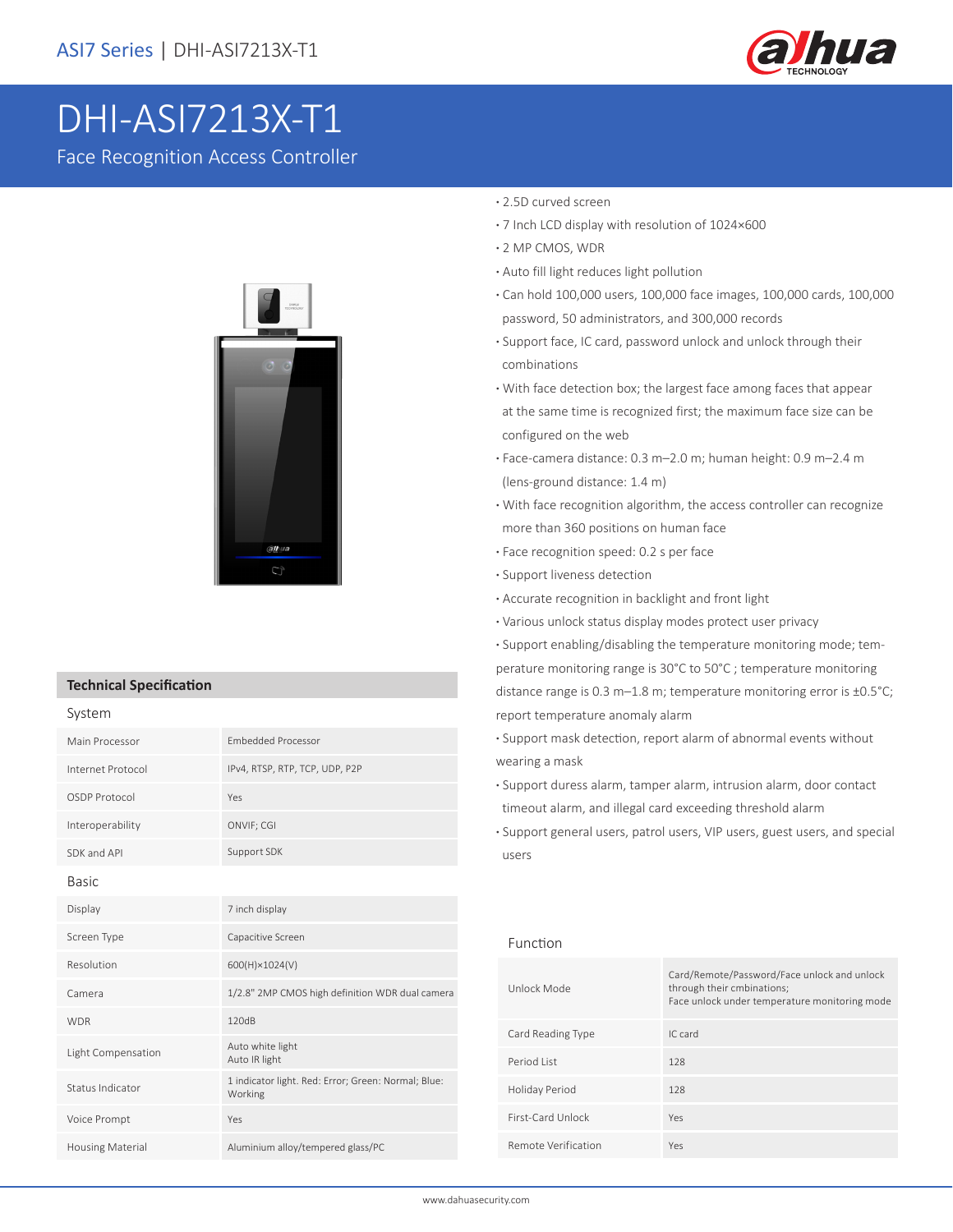## ASI7 Series | DHI-ASI7213X-T1

| Peripheral Card Reader                    | 1 RS-485, 1 Wiegand                                                                                                                   |  |
|-------------------------------------------|---------------------------------------------------------------------------------------------------------------------------------------|--|
| Multiple Authentication                   | Yes                                                                                                                                   |  |
| Real-Time Surveillance                    | Yes                                                                                                                                   |  |
| Web Configuration                         | Yes                                                                                                                                   |  |
| Temperature Monitoring                    |                                                                                                                                       |  |
| <b>IR Resolution</b>                      | 120*90                                                                                                                                |  |
| Temperature Monitoring Visual<br>Angle    | $50^\circ$                                                                                                                            |  |
| Temperature Monitoring Range              | 30°C to 50°C.                                                                                                                         |  |
| <b>Temperature Monitoring Time</b>        | 0.2s                                                                                                                                  |  |
| <b>Temperature Monitoring</b><br>accuracy | $0.1^{\circ}$ C                                                                                                                       |  |
| Temperature Monitoring Error              | ±0.5°C, without black body calibration                                                                                                |  |
| <b>Temperature Monitoring</b><br>Distance | 30 cm-180 cm                                                                                                                          |  |
| Temperature Monitoring Height             | 140 cm-185 cm (when temperature monitoring<br>distance is 50 cm)<br>135 cm-200 cm (when temperature monitoring<br>distance is 120 cm) |  |

| Intrusion                           | Yes                                                                                                                                                                          |  |
|-------------------------------------|------------------------------------------------------------------------------------------------------------------------------------------------------------------------------|--|
| Illegal Card Exceeding<br>Threshold | Yes                                                                                                                                                                          |  |
| General                             |                                                                                                                                                                              |  |
| Power Supply                        | Provided                                                                                                                                                                     |  |
| Power Supply Mode                   | DC 12V 2A                                                                                                                                                                    |  |
| Power Consumption                   | $<$ 24W                                                                                                                                                                      |  |
| <b>Product Dimensions</b>           | 312.5 mm × 129.0 mm × 36.7 mm (12.30" × 5.08"<br>× 1.44")                                                                                                                    |  |
| Packaging Dimensions                | Controller packging: 380 mm × 235 mm × 124 mm<br>$(14.96" \times 9.25" \times 4.88")$<br>Protective case: 494 mm × 402 mm × 275 mm<br>$(19.45" \times 15.83" \times 10.83")$ |  |
| <b>Working Temperature</b>          | temperature monitoring mode disabled: -10°C to<br>+55°C (+14°C to +131°C)<br>temperature monitoring mode enabled: +15°C to<br>+32°C (+59°C to +89.6°C)                       |  |
| Working Humidity                    | 0%RH-90%RH (non-condensing)                                                                                                                                                  |  |
| Working Environment                 | Indoor                                                                                                                                                                       |  |
| Gross Weight                        | 2.2 kg (4.85 lb)                                                                                                                                                             |  |
| Installation                        | Wall mounted                                                                                                                                                                 |  |
| Certifications                      | CE/FCC                                                                                                                                                                       |  |

| User Capacity         | 100,000                                           |  |
|-----------------------|---------------------------------------------------|--|
| Face Image Capacity   | 100,000                                           |  |
| Card Capacity         | 100,000                                           |  |
| Password Capacity     | 100,000                                           |  |
| Record Capacity       | 300, 000 records                                  |  |
| Port                  |                                                   |  |
| RS-485                | $\mathbf{1}$                                      |  |
| RS-232                | $\mathbf{1}$                                      |  |
| Wiegand               | 1 (input or output)                               |  |
| <b>USB</b>            | 2 USB2.0 port                                     |  |
| Ethernet              | 1 1000M Ethernet Port<br>1 10M/100M Ethernet Port |  |
| Alarm Input           | 2 (Switch quantity)                               |  |
| Alarm Output          | 2 (Relay)                                         |  |
| Alarm Linkage         | Yes                                               |  |
| <b>Exit Button</b>    | $\mathbf 1$                                       |  |
| Door Status Detection | $\mathbf{1}$                                      |  |
| Lock Control          | $\mathbf{1}$                                      |  |
| Alarm                 |                                                   |  |
| Anti-Passback         | Yes                                               |  |
| Tamper                | Yes                                               |  |
| Duress                | Yes                                               |  |
| Door Sensor Timeout   | Yes                                               |  |
|                       |                                                   |  |

| <b>Ordering Information</b>                                                         |                 |                                                                                  |  |  |
|-------------------------------------------------------------------------------------|-----------------|----------------------------------------------------------------------------------|--|--|
| Type                                                                                | Model           | Description                                                                      |  |  |
| <b>Face Recognition</b><br>Access Controller<br>(indoor; temperature<br>monitoring) | DHI-ASI7213X-T1 | 7-inch Face Recognition Access<br>Controller (indoor; temperature<br>monitoring) |  |  |

### **Dimensions (mm[inch])**